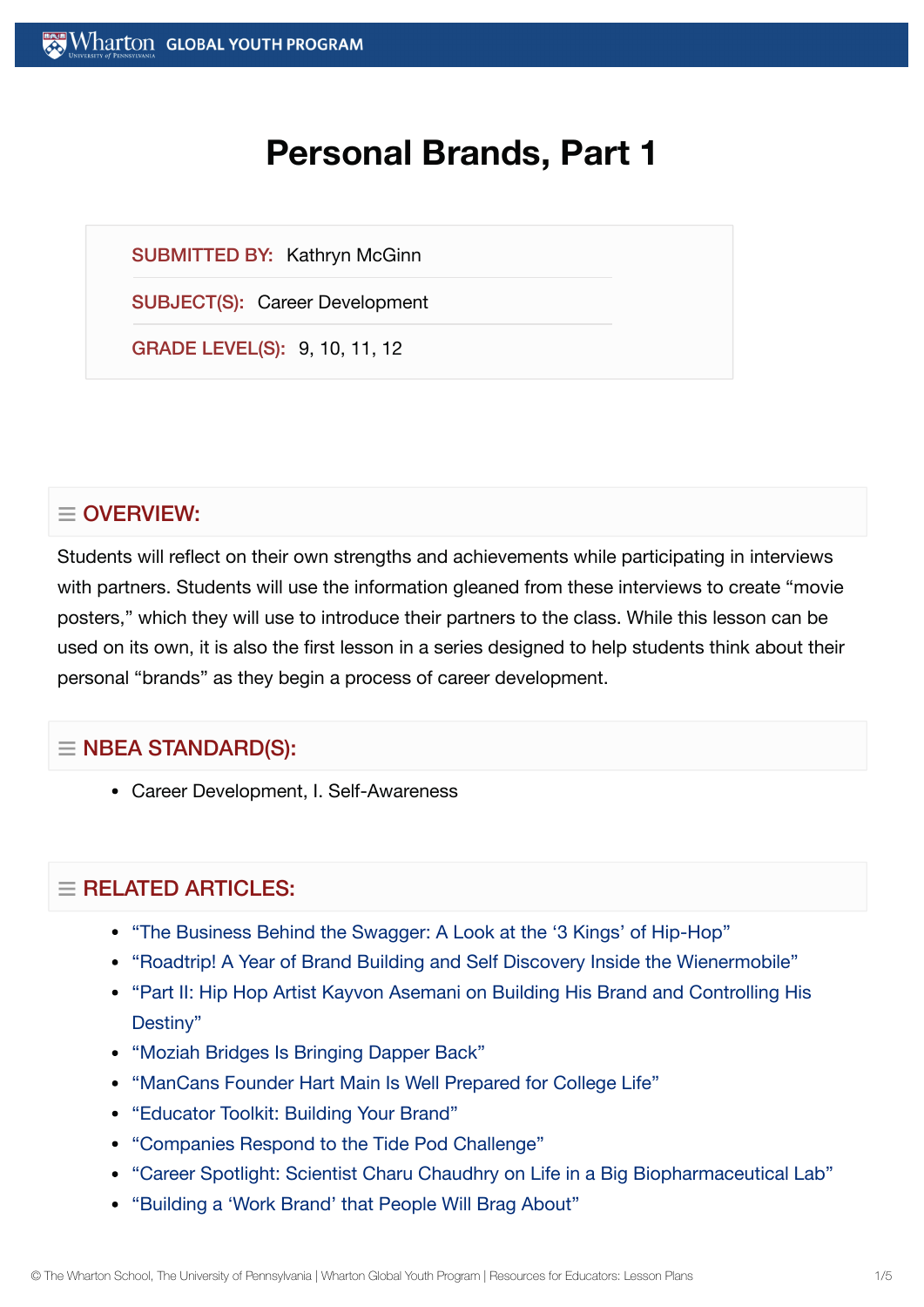#### **Common Core Standard(s):**

- ELA CCR Reading 1: Read closely to determine what the text says explicitly and to make logical inferences from it; cite specific textual evidence when writing or speaking to support conclusions drawn from the text.
- ELA CCR Reading 2: Determine central ideas or themes of a text and analyze their development; summarize the key supporting details and ideas.
- ELA CCR Speaking and Listening 1: Prepare for and participate effectively in a range of conversations and collaborations with diverse partners, building on others' ideas and expressing their own clearly and persuasively.
- ELA CCR Speaking and Listening 2:Integrate and evaluate information presented in diverse media and formats, including visually, quantitatively, and orally.
- ELA CCR Speaking and Listening 4: Present information, findings, and supporting evidence such that listeners can follow the line of reasoning and the organization, development, and style are appropriate to task, purpose, and audience.

#### **Objectives/Purposes:**

- Students will reflect on their skills and accomplishments.
- Students will discuss future goals.
- Students will creatively introduce each other to their peers.
- Students will begin to reflect on the concept of "brand" as it relates to individuals.

#### **Knowledge@Wharton Article:**

Career [Assessment:](https://globalyouth.wharton.upenn.edu/articles/career-assessment-getting-touch-talents/) Getting in Touch with Your Talents

#### **Other Resources/Materials:**

- Newsprint/construction paper
- Markers
- Interview questions [\(Handout](https://globalyouth.wharton.upenn.edu/wp-content/uploads/2012/01/Career-Development-10_handoutA.pdf) A)
- Practice Outside the Classroom Suggestions ([Handout](https://globalyouth.wharton.upenn.edu/wp-content/uploads/2012/01/Career-Development-10_Self.handoutB.pdf) B)

#### **Activities:**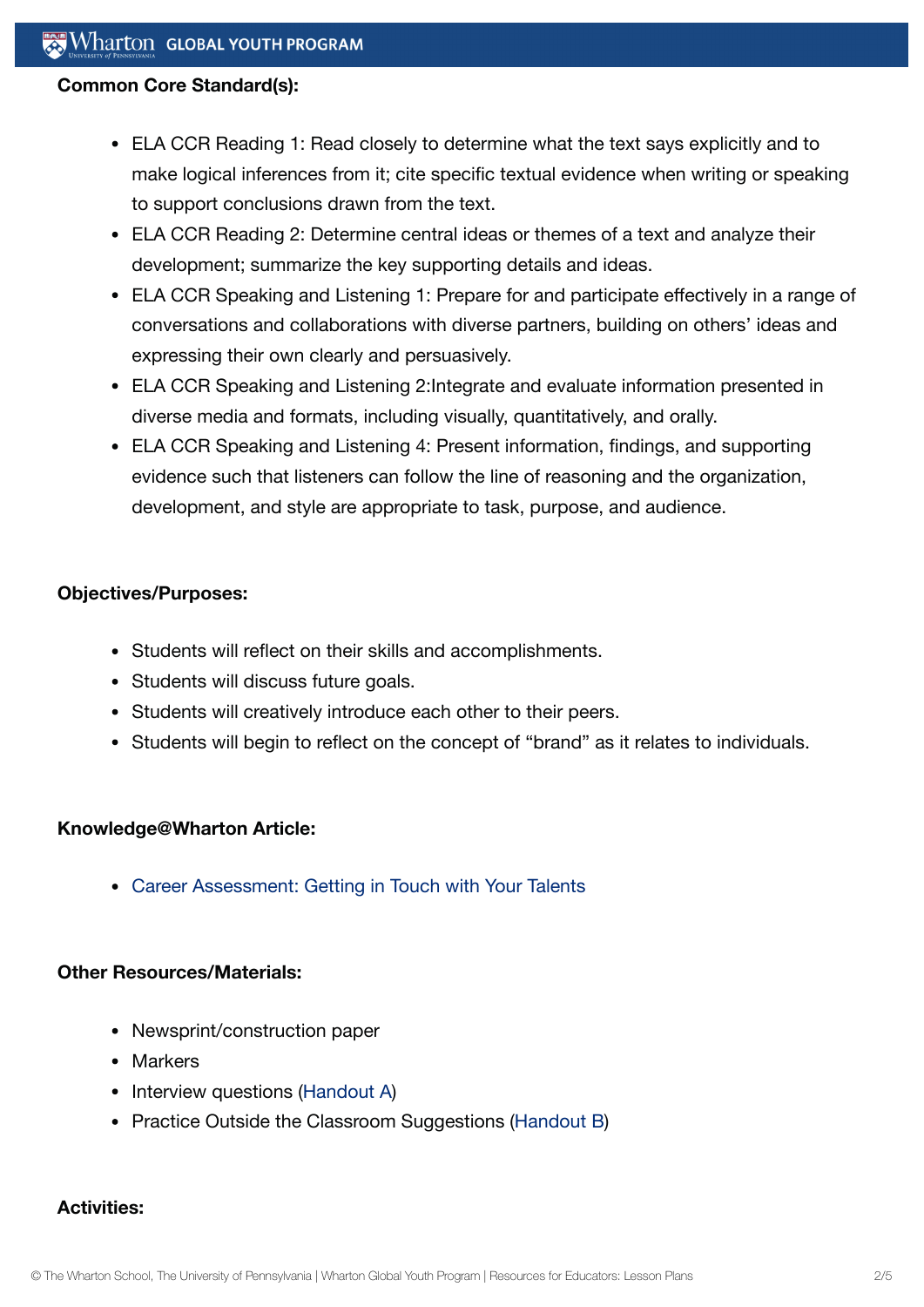1. Write "Self-Awareness" on the board. Ask students what they think it means, and discuss why self-awareness is important for anyone embarking on a job search.

## *(5 mins)*

- 2. Read "Career Assessment" aloud with students. Discuss the following questions with students, and try to address the key points below each question:
	- How did Tajamala Lester realize her career goals? What steps did she take to achieve them?
		- Gradual process: worked at a media company interviewing venture capitalists, realized she wanted to be an entrepreneur, enrolled in an MBA program in corporate finance
	- What kind of self-assessment does Barbara Blissert recommend?
		- Teens should take personality tests to get an idea of their personality types
		- Get in touch with yourself through career counseling
	- Ask students how many of them know what they want to do after high school, and have a couple students share how they developed their plans.

# *(5 mins)*

3. Explain that in this unit, we are going to think about self-awareness and use selfawareness to help create personal brands (more on that later!). As a first step, students are going to share a bit about themselves with each other, using the provided interview guide. Students take notes on their partners' responses.

# *(10 mins)*

4. Students use the information gathered in their interviews to create a "movie poster" to introduce their partner to the class. Essentially, the movie poster is a creative way to display their partners' responses to the questions; students pretend their interviewee is the subject of an exciting new film. Using construction paper and markers, students each create a poster that includes: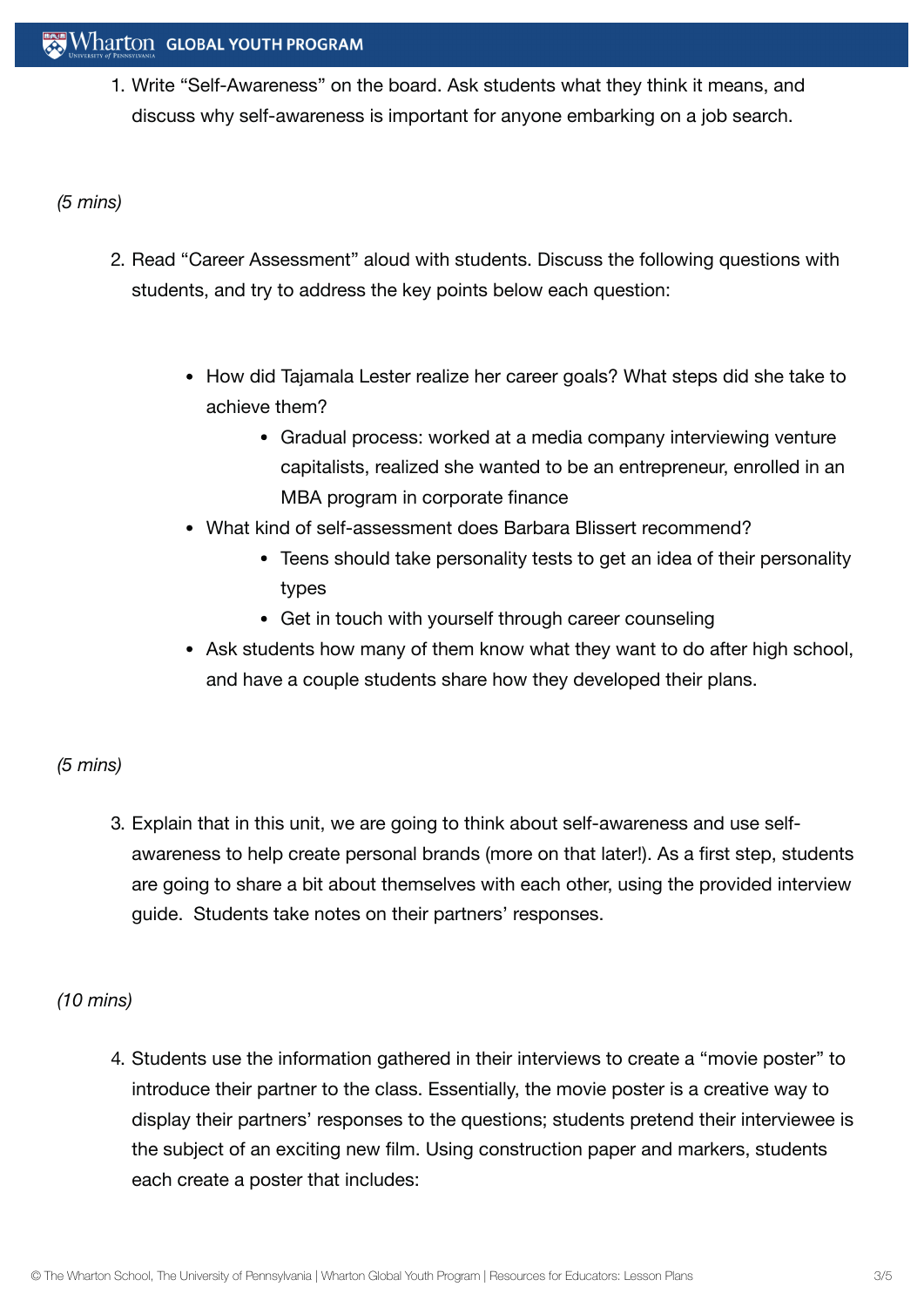- 1. Title: a word or phrase that relates to an important part of the interviewee's life;
- 2. Adjectives (at least five): words that describe the interviewee's strengths and abilities;
- 3. Plot "teasers" (at least two): short descriptions of important events or accomplishments that are part of the interviewee's life;
- 4. Illustration: image that represents one of the interviewee's future goals

Encourage students to use their creativity, and they may include even more than the required elements on the movie poster, as long as the elements represent important features of the interviewee's life/goals.

*(10 mins)*

5. Students use the posters to introduce each other to the rest of the class.

*(5 mins)*

### **Tying It All Together:**

Ask students to think about what they learned about themselves through participating in the interview process. Introduce the term "Brand" (A mark, a name, or a logo indicating who made a product. Brand can also include the reputation or the meaning of a product, including all of the thoughts and feelings associated with a name, logo, *or a person*.) Have students look at their movie posters and think about which words/phrases best describe their own personal brand. What adjectives might they add?

*(5 mins)*

#### **Practice Outside of the Classroom:**

Hand out the following information and encourage students to explore more online about the idea of self-assessment:

In "Career Assessment: Getting in Touch with Your Talents," Lester describes taking the Myers-Briggs personality test to learn more about herself. While you have to pay money to take the actual test, you can read more about the different Myers-Briggs personality types for free on the